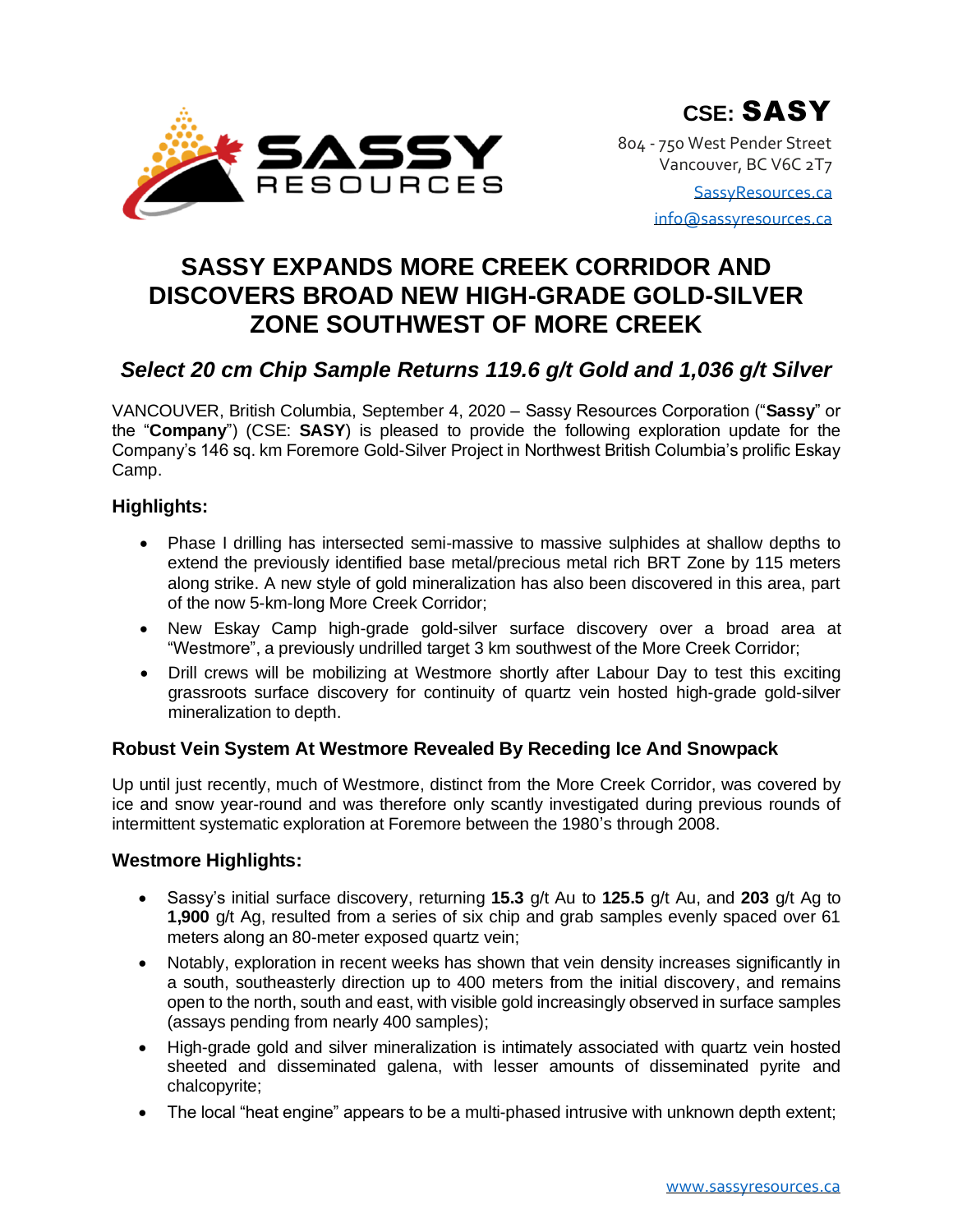- The Westmore discovery features a distinct magnetic signature based on historical mag data;
- A minimum of 2 km x 2 km area of interest covers the intrusion and contacts with supracrustal rocks and associated faults.

Mr. Mark Scott, Sassy President and CEO, commented: "We are very pleased with how quickly this new surface discovery is building out and ticking all the boxes at this early stage. Mapping and prospecting continue ahead of first-ever drilling slated to begin within a week after Labour Day."

Mr. Ian Fraser, Sassy VP Exploration, added: "The distribution of veins, up to two meters wide, is impressive, along with the extent of galena. The system has order and coherency to it at surface which will allow for an effective drill strategy right off the bat.

"We're a year into this now, and Westmore keeps looking better. This has all the earmarks of a potential new Eskay Camp gold-silver drilling discovery."

| Sample # | <b>Type</b>                   | Au $(g/t)$ | Ag $(g/t)$ |
|----------|-------------------------------|------------|------------|
| B0020721 | 20 cm chip                    | 119.6      | 1,036.0    |
| B0020722 | 30 cm chip                    | 81.1       | 987.0      |
| B0020723 | Grab sample from in situ vein | 125.5      | 1,900.0    |
| B0020724 | 40 cm chip                    | 44.3       | 762.0      |
| B0020725 | Grab sample from in situ vein | 36.8       | 450.0      |
| B0020726 | Grab sample from in situ vein | 15.3       | 203.0      |

**Westmore Quartz Vein Sample (2019 Surface Discovery)**

**Note:** Samples are selective by nature, and values reported may not be representative of mineralized zones at Westmore. The above samples were evenly spaced over 61 meters along an 80-meter exposed vein. An additional 36 chip and grab samples across parts of Westmore in 2019 returned grades ranging from background levels to 4.9 g/t Au and 168.0 g/t Ag.

## **Sassy Drills Into Semi-Massive And Massive Sulphides At BRT**

Phase I drilling intersected semi-massive to massive sulphides at shallow depths to extend the previously identified BRT Zone (gold, silver and base metals) by 115 meters along strike. In addition, a new style of gold mineralization has been noted above and below VMS massive sulphide zones occurring at the mafic/felsic contact. This newly identified mineralization does not appear to have been previously noted during historic core logging, nor does it appear to have ever been sampled for assaying. As a result of this discovery, Sassy plans to sample relevant sections of the available historic core.

Preliminary assay reports were received for the first three holes drilled during Phase 1 as expected by the end of August. Given the presence of multiple metals and the nature of mineralization, a number of steps are being undertaken in accordance with QA/QC to confirm the results in the preliminary assay reports prior to releasing final assays for these holes. Sassy is working diligently with its assay lab to generate these results as quickly as possible. Preliminary and final assays from the remaining eight holes of Phase 1 drilling in the More Creek Corridor are pending, as are results from early season surface sampling across various areas of the Foremore Project.

Additionally, Sassy has confirmed the conductivity of BRT-style mineralization through the use of Borehole EM (BHEM) surveys. More Creek Corridor mineralization was previously thought to be non-conductive. The early success with BHEM at BRT bodes well for the use of ground and airborne EM survey tools for further exploration of the More Creek Corridor and elsewhere at the Foremore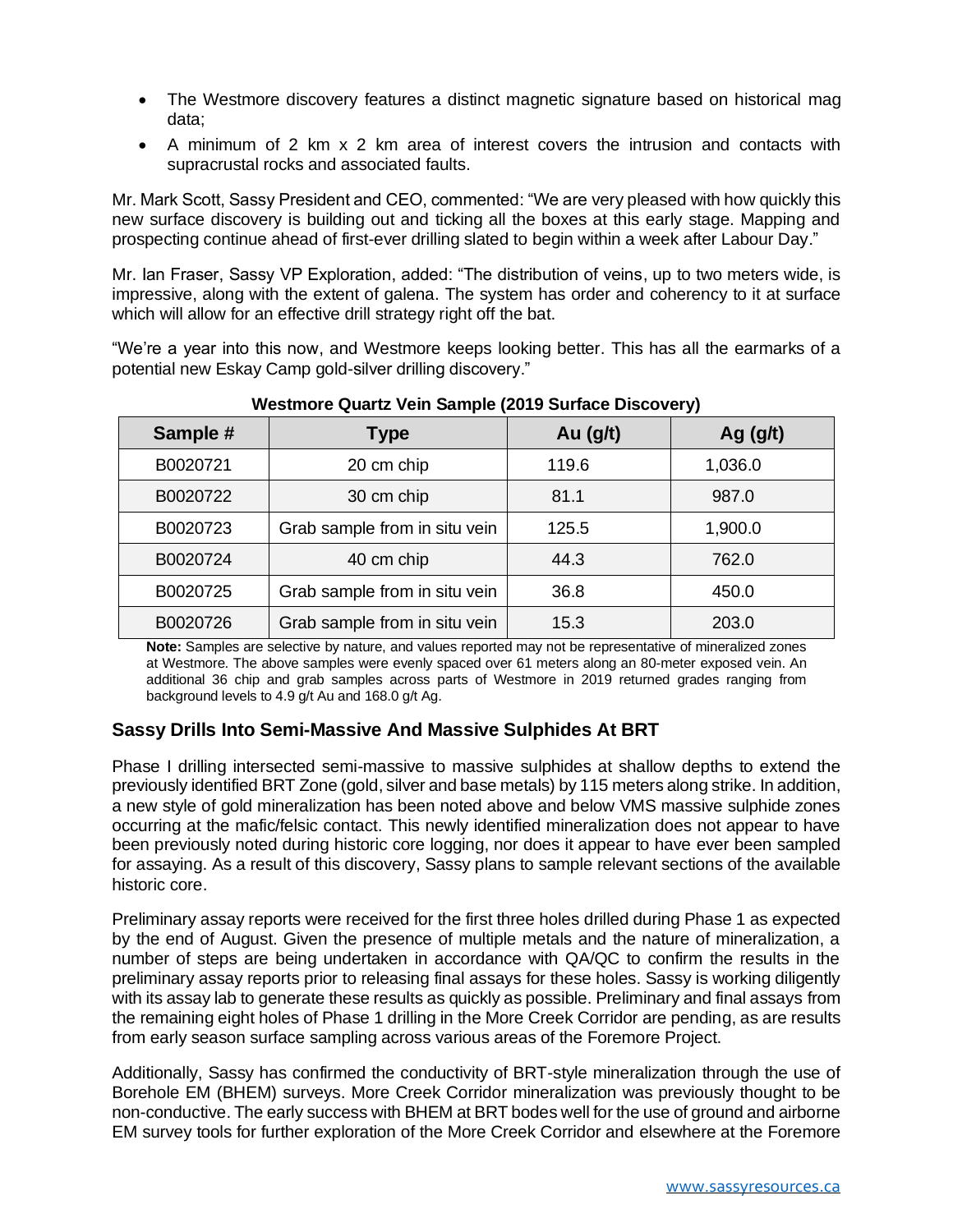Project. EM survey results for the work performed along the More Creek Corridor are being interpreted and will be reported in greater detail at a later date.

BRT is one of the multiple showings along an under-explored corridor that may continue for at least 5 km, beyond what was historically defined, based on Sassy prospecting, alteration mapping and drilling.



## **Westmore Surface Discovery Map**

## **Quality Assurance/Quality Control**

Sassy implemented an industry-standard QA/QC program for the field samples reported in this news release that included the insertion of blanks and standards. Samples were bagged in clear plastic bags together with pre-numbered sample tags and stored in a secure facility. Samples were transported and submitted directly by Company personnel to the MSA LABS preparation facility at Terrace, B.C., for gold and multi-element analysis. Samples were crushed to 70% passing 2mm, split to 250g, and pulverized to a pulp with 85% passing 75 micrometres. The pulps were then shipped to MSA LABS laboratory in Langley, B.C., where they were all analyzed for 48 elements by multi-element ICP-AES/IMS under 4-acid digestion and 50g fusion fire assay with atomic absorption finish. Samples that reported Au values over 10 g/t were re-analyzed by the gravimetric method, and those with Ag values over 100 ppm were re-analyzed by ICP-AES ore grade methods. MSA LABS is an accredited lab independent of Sassy Resources.